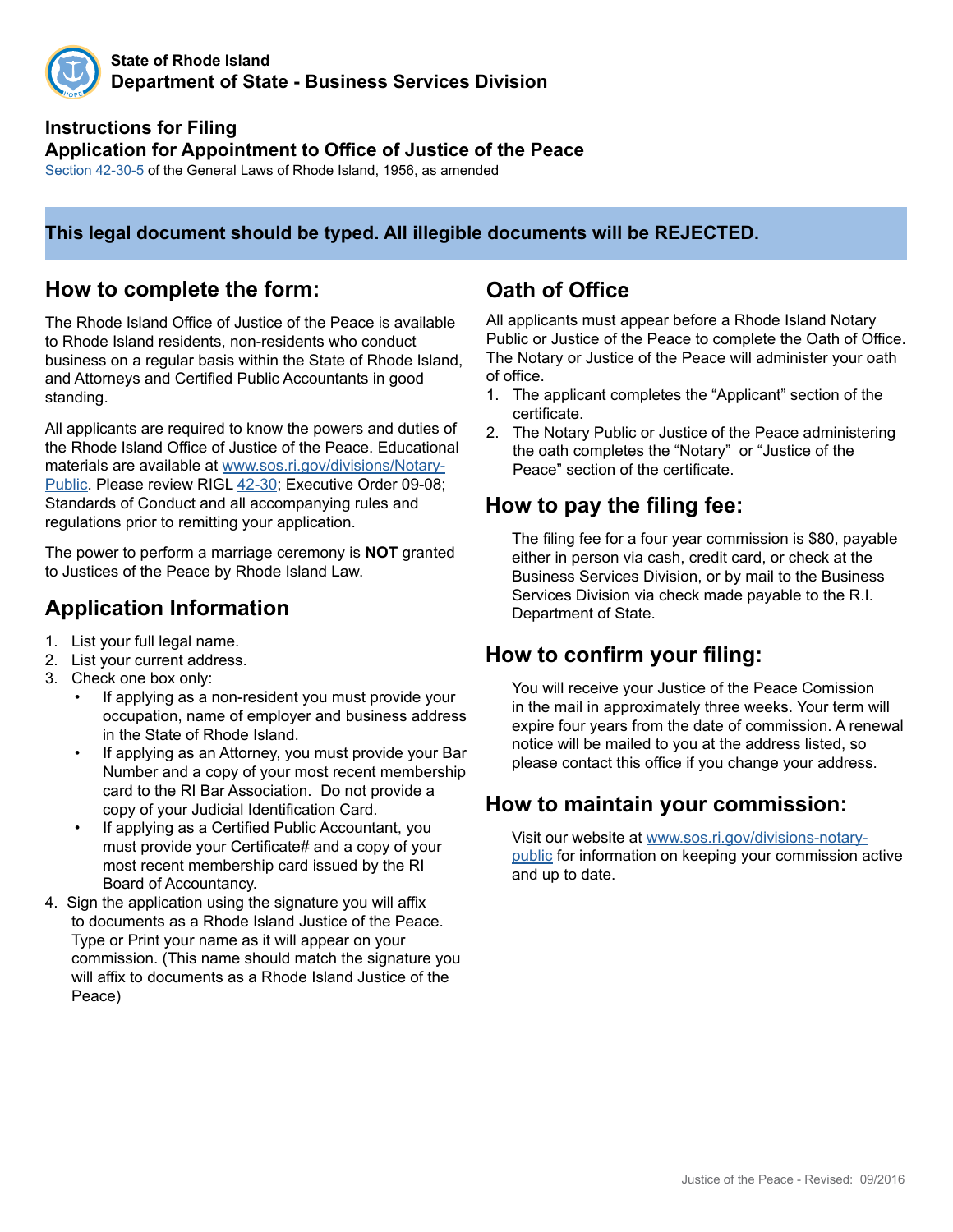

### **Application for Appointment to Office of Justice of the Peace**

 $\rightarrow$  Filing Fee: \$80.00 (Four year commission)

By remitting this application in accordance with the provisions of RIGL [42-30,](http://webserver.rilin.state.ri.us/Statutes/TITLE42/42-30/INDEX.HTM) the undersigned applicant is attesting that he/she is at least eighteen years of age; can speak, read and write the English language and has gained sufficient knowledge of the powers and duties pertaining to the Rhode Island Office of Justice of the Peace.

| <b>APPLICATION INFORMATION</b>                                                                                    |        |                     |                                                                                                                                                                                                                             |  |  |
|-------------------------------------------------------------------------------------------------------------------|--------|---------------------|-----------------------------------------------------------------------------------------------------------------------------------------------------------------------------------------------------------------------------|--|--|
| I attest I am a United States Citizen or Permanent Legal Resident of the United States.                           |        |                     |                                                                                                                                                                                                                             |  |  |
| Middle                                                                                                            |        | Last                |                                                                                                                                                                                                                             |  |  |
|                                                                                                                   |        |                     |                                                                                                                                                                                                                             |  |  |
| 2. Address                                                                                                        |        | City/Town           |                                                                                                                                                                                                                             |  |  |
|                                                                                                                   |        |                     |                                                                                                                                                                                                                             |  |  |
| Zip Code                                                                                                          |        | <b>Phone Number</b> |                                                                                                                                                                                                                             |  |  |
|                                                                                                                   |        |                     |                                                                                                                                                                                                                             |  |  |
|                                                                                                                   |        |                     |                                                                                                                                                                                                                             |  |  |
|                                                                                                                   |        |                     |                                                                                                                                                                                                                             |  |  |
|                                                                                                                   |        | Occupation:         |                                                                                                                                                                                                                             |  |  |
|                                                                                                                   |        |                     |                                                                                                                                                                                                                             |  |  |
|                                                                                                                   |        |                     |                                                                                                                                                                                                                             |  |  |
|                                                                                                                   | State: |                     | Zip Code:                                                                                                                                                                                                                   |  |  |
|                                                                                                                   |        |                     |                                                                                                                                                                                                                             |  |  |
| I am an Attorney, in good standing, applying as a member of the Rhode Island Bar Association. I have enclosed a   |        |                     |                                                                                                                                                                                                                             |  |  |
| copy of my most recent memebership card. (RI Bar Association #:                                                   |        |                     |                                                                                                                                                                                                                             |  |  |
| I am a Certified Public Accountant (CPA), in good standing, applying as a certified Rhode Island licensee. I have |        |                     |                                                                                                                                                                                                                             |  |  |
| enclosed a copy of my most recent membership card. (CPA #:                                                        |        |                     |                                                                                                                                                                                                                             |  |  |
|                                                                                                                   |        |                     |                                                                                                                                                                                                                             |  |  |
| Type or Print Name of Applicant as it will appear on the Justice of the Peace Commission                          |        |                     | Date                                                                                                                                                                                                                        |  |  |
|                                                                                                                   |        |                     |                                                                                                                                                                                                                             |  |  |
|                                                                                                                   |        |                     |                                                                                                                                                                                                                             |  |  |
|                                                                                                                   |        |                     |                                                                                                                                                                                                                             |  |  |
|                                                                                                                   |        |                     | I am not a Rhode Island Resident, but conduct business on a regular basis within Rhode Island.<br>I certify this is my signature and it is the signature I will use when signing documents as a Rhode Island Justice of the |  |  |

**MAIL TO: Division of Business Services/Notary Division** 148 W. River Street, Providence, Rhode Island 02904-2615 **Phone:** (401) 222-3040 **Website:** www.sos.ri.gov

**STAMP**